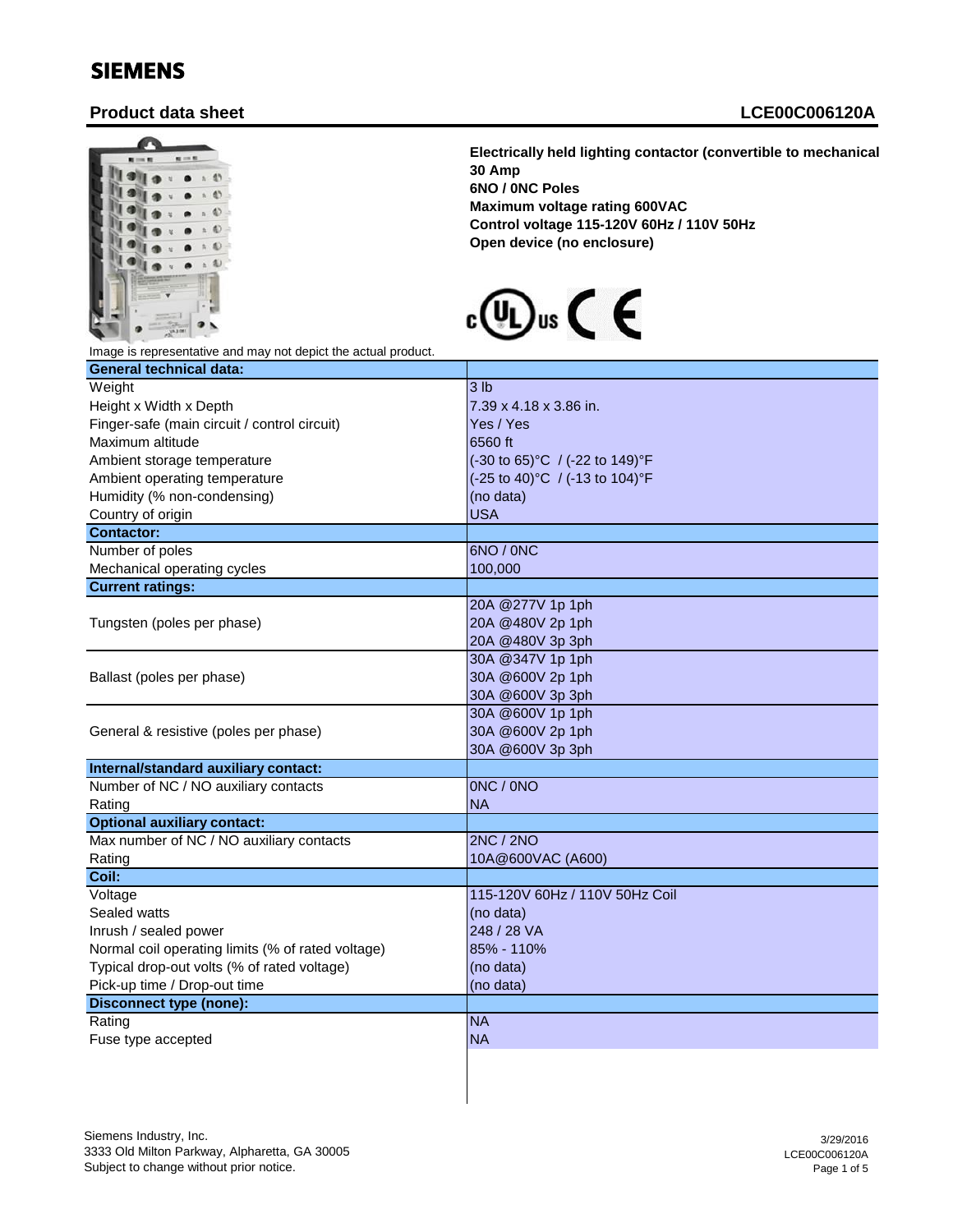| <b>Enclosure:</b>                                  |                                              |
|----------------------------------------------------|----------------------------------------------|
| Type                                               | Open device (no enclosure)                   |
| Rating                                             | <b>NA</b>                                    |
| <b>Mounting/wiring:</b>                            |                                              |
| Mounting orientation                               | Vertical                                     |
| Mounting type                                      | Surface                                      |
| Line side connection type / torque                 | screw $/$ 35 lb-in.                          |
| Line side solid & stranded conductors              | 2 x (14 - 8 AWG) 75°C CU                     |
|                                                    |                                              |
| Load side connection type / torque                 | screw $/$ 35 lb-in.                          |
| Load side solid & stranded conductors              | 2 x (14 - 8 AWG) 75°C CU                     |
| Coil connection type / torque                      | Screw / 15 lb in.                            |
| Coil solid & stranded conductors                   | 2 x (18 - 14 AWG) CU 60-75°C                 |
| Main auxiliary contact connection type / torque    | <b>NA</b>                                    |
| Main auxiliary contact solid & stranded conductors | <b>NA</b>                                    |
| <b>Short circuit current rating:</b>               |                                              |
| <b>Fuses</b>                                       | 100kA@600V (Class R or J 40A max)            |
| Thermal magnetic circuit breaker                   | 24kA@240V; 65kA@480V; 25kA@600V (40A max CB) |
| <b>Additional information:</b>                     |                                              |
|                                                    | <b>Brochure</b>                              |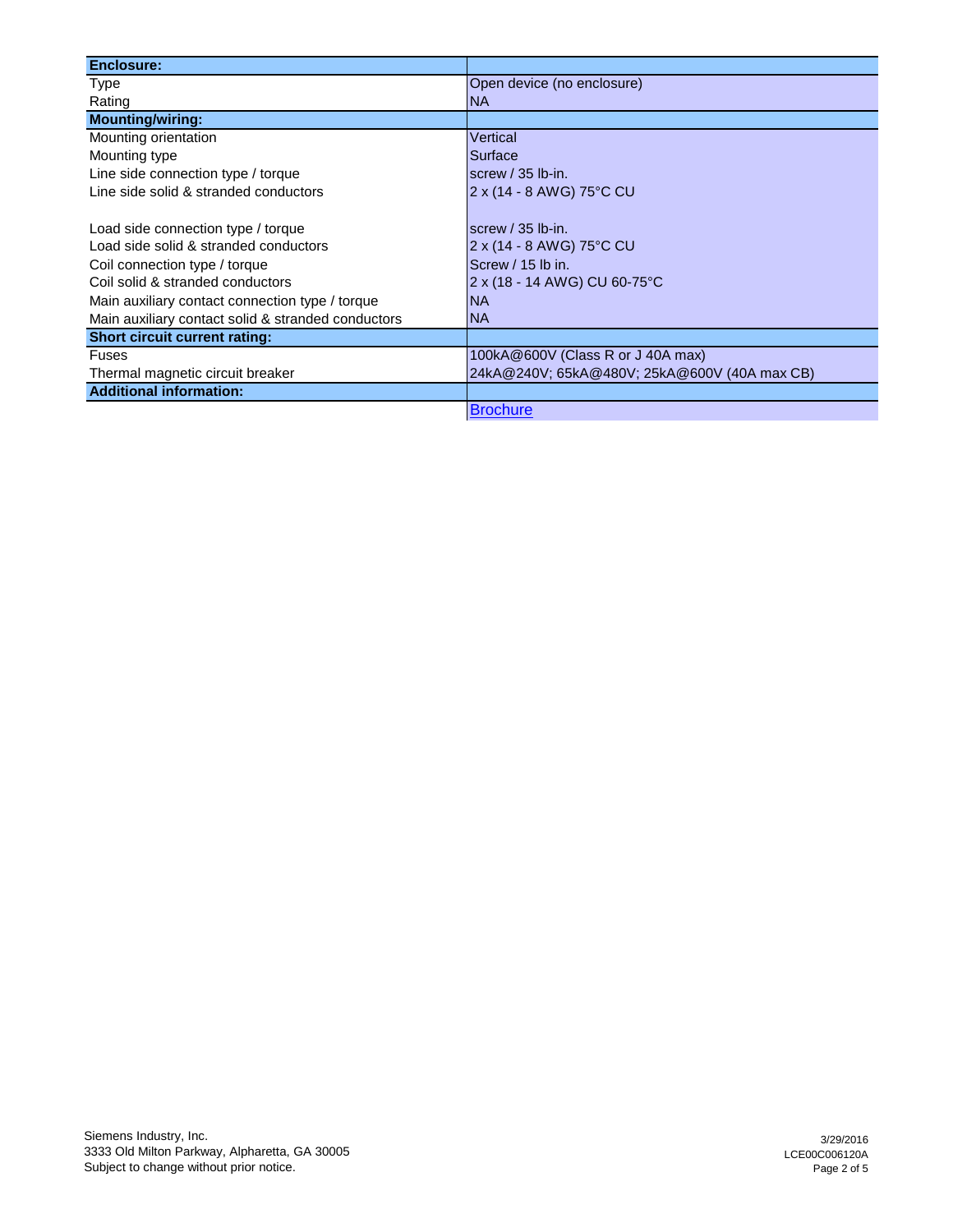**INCHES** DUAL DIMENSIONS MILLIMETER] (ESTIMATING ONLY)



## Note:

[1] Mounting Dimensions remain the same for 1 to 12 Poles

[2] Line and Load terminals are inter-changeable

[3] Up to 2NO and 2NC auxiliary contacts can be added onto the base product

[4] Same Power Pole can be configured as NO type or NC type

REF. DRAWING D38296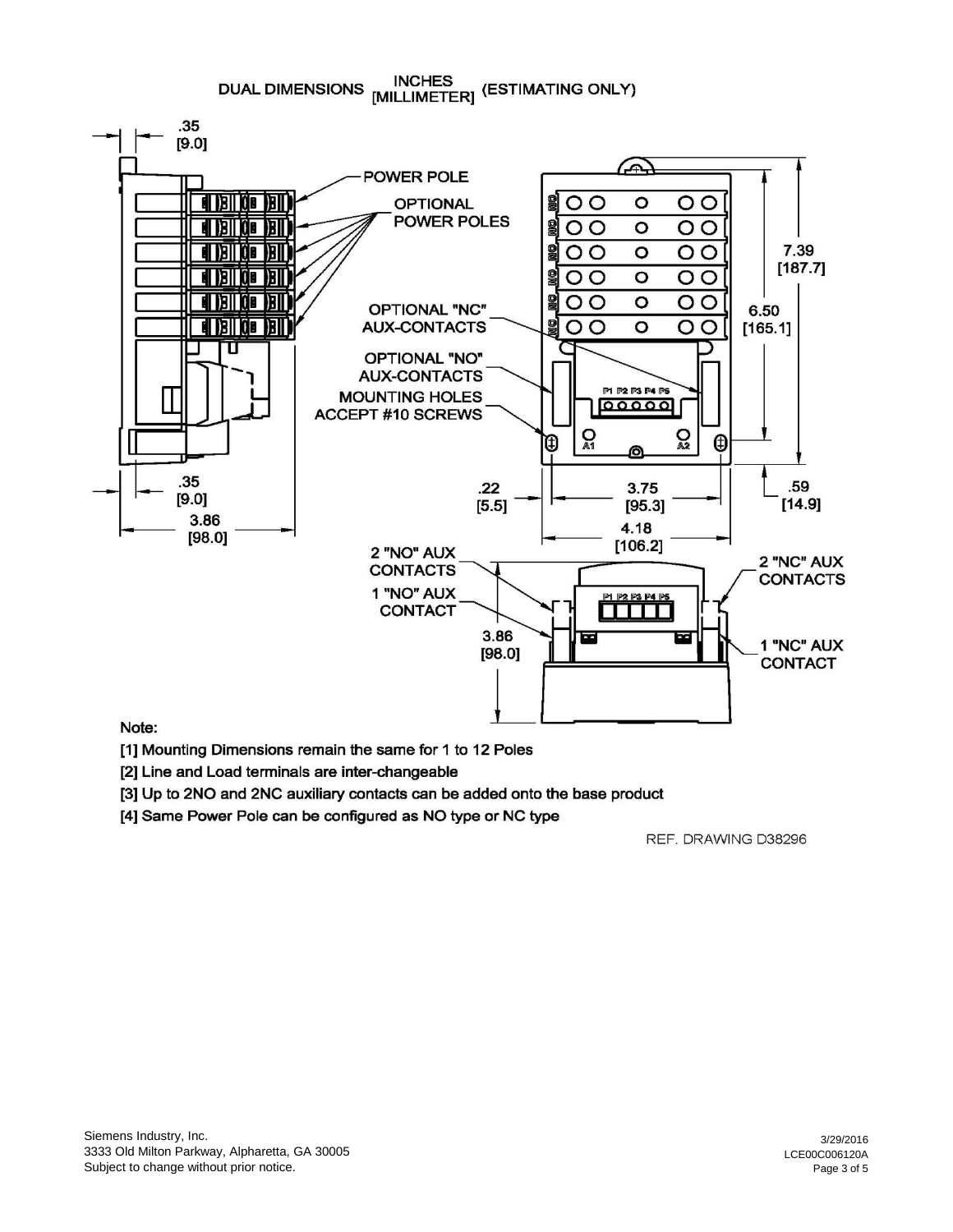